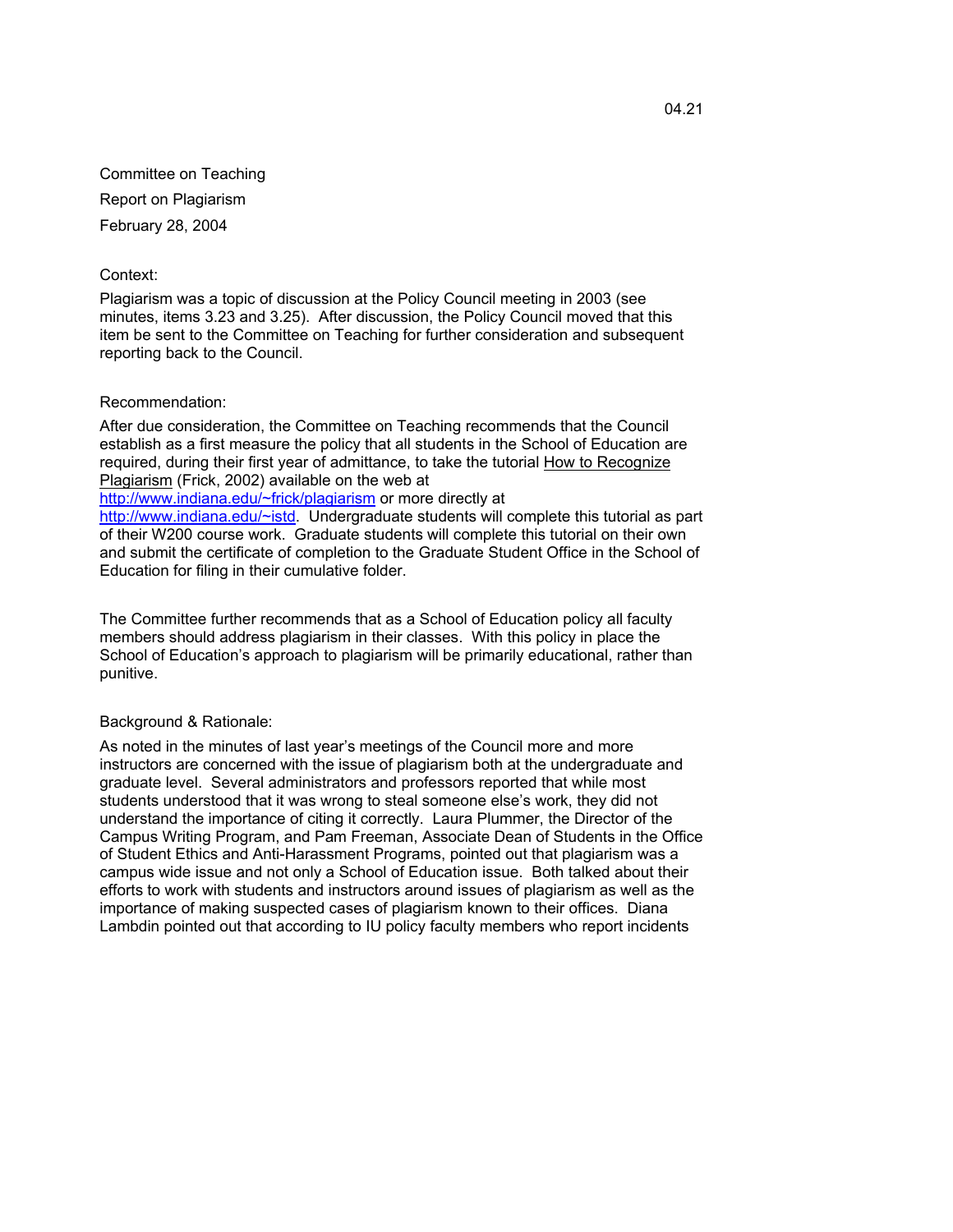of plagiarism can recommend what course of action be taken. The purpose of reporting, she said, was to have documentation so that if there are multiple incidents of plagiarism appropriate sanctions could be made.

As part of its deliberations, the Committee on Teaching reviewed IU's Policy on Plagiarism, took the tutorial developed by IST which is being recommended as a requirement in the School, and explored what was being done about plagiarism across campus. For purposes of reference IU's policy on plagiarism as stated on IST's website follows, and because this policy is in place, the Committee on Teaching did not feel there was a need for a separate policy on this issue within the School of Education.

The Indiana University Code of Student Rights, Responsibilities, and Conduct (1998) indicates that students may be disciplined for several different kinds of academic misconduct. These include cheating, fabrication, plagiarism, interference, and violation of course rules.

In particular the code states:

"3. Plagiarism.

A student must not adopt or reproduce ideas, words, or statements of another person without appropriate acknowledgment. A student must give credit to the originality of others and acknowledge an indebtedness whenever he or she does any of the following:

a. Quotes another person's actual words, either oral or written;

b. Paraphrases another person's words, either oral or written;

c. Uses another person's idea, opinion, or theory; or

d. Borrows facts, statistics, or other illustrative material, unless the information is common knowledge."

(quoted from Code of Student Rights, Responsibilities, and Conduct, Part III, Student Misconduct, Academic Misconduct, By action of the University Faculty Council (April 24, 1990) and the Trustees of Indiana University (May 4, 1990). Amended by the University Faculty Council (April 13, 1993; May 12, 1993, and October 8, 1996) and the Trustees of Indiana University (December 4, 1992; June 5, 1993, and December 13, 1996).)

At the campus level, a computer-based program called "Turn-it-in.com" (Turn It In Dot Com) is being tested. This program is not without its problems as operating this program is much like working on OnCourse in that documents need to be downloaded as a file and then submitted for analysis. Turn-it-in.com has two types of searches, a "quick search" which reports results almost immediately, and a "24 hour search" which does a more thorough job. At present only about 25 percent of all potential documents from which plagiarism might occur are included in the data base although more are being added monthly.